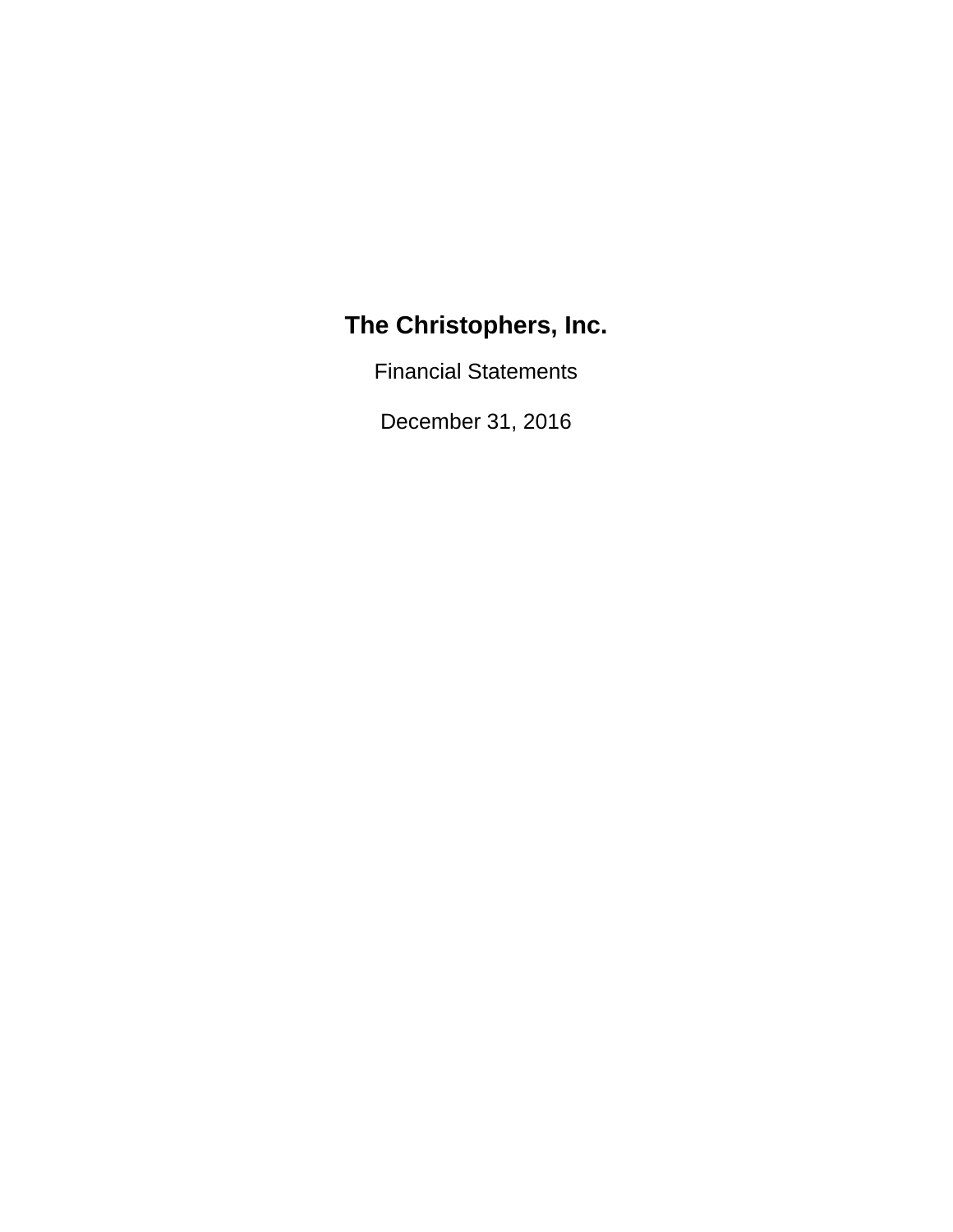

**Independent Auditors' Report** 

**Board of Directors The Christophers, Inc.** 

We have audited the accompanying financial statements of The Christophers, Inc., which comprise the statement of financial position as of December 31, 2016, and the related statements of activities, functional expense and cash flows for the year then ended, and the related notes to the financial statements.

#### *Management's Responsibility for the Financial Statements*

Management is responsible for the preparation and fair presentation of these financial statements in accordance with accounting principles generally accepted in the United States of America; this includes the design, implementation, and maintenance of internal control relevant to the preparation and fair presentation of financial statements that are free from material misstatement, whether due to fraud or error.

#### *Auditors' Responsibility*

Our responsibility is to express an opinion on these financial statements based on our audit. We conducted our audit in accordance with auditing standards generally accepted in the United States of America. Those standards require that we plan and perform the audit to obtain reasonable assurance about whether the financial statements are free from material misstatement.

An audit involves performing procedures to obtain audit evidence about the amounts and disclosures in the financial statements. The procedures selected depend on the auditor's judgment, including the assessment of the risks of material misstatement of the financial statements, whether due to fraud or error. In making those risk assessments, the auditor considers internal control relevant to the entity's preparation and fair presentation of the financial statements in order to design audit procedures that are appropriate in the circumstances, but not for the purpose of expressing an opinion on the effectiveness of the entity's internal control. Accordingly, we express no such opinion. An audit also includes evaluating the appropriateness of accounting policies used and the reasonableness of significant accounting estimates made by management, as well as evaluating the overall presentation of the financial statements.

We believe that the audit evidence we have obtained is sufficient and appropriate to provide a basis for our audit opinion.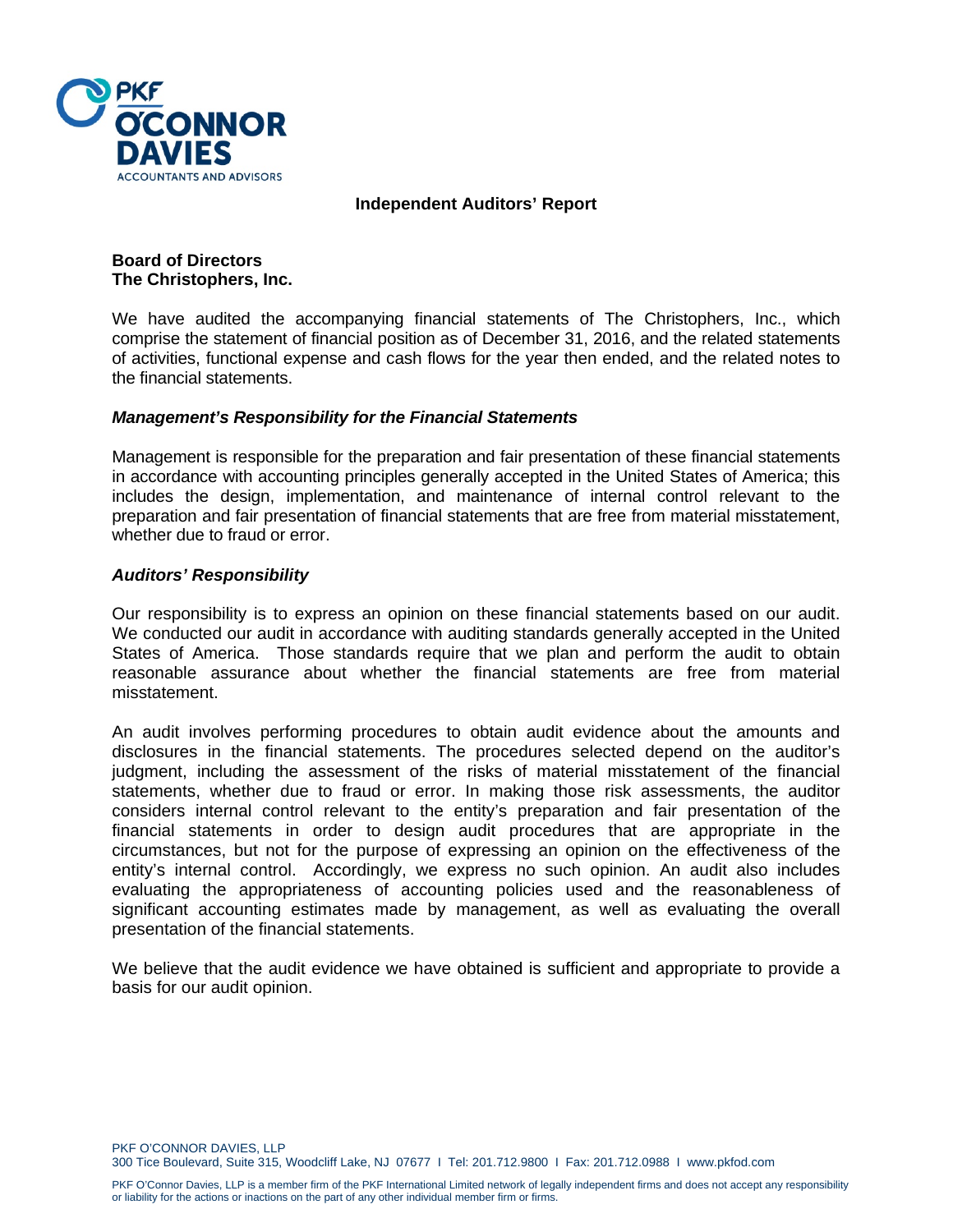**Board of Directors The Christophers, Inc.**  Page 2

# *Opinion*

In our opinion, the financial statements referred to above present fairly, in all material respects, the financial position of The Christophers, Inc. as of December 31, 2016, and the changes in its net assets and its cash flows for the year then ended in accordance with accounting principles generally accepted in the United States of America.

# **Report on Summarized Comparative Information**

We have previously audited The Christophers, Inc.'s December 31, 2015 financial statements, and we expressed an unmodified audit opinion on those financial statements in our report dated December 28, 2016. In our opinion, the summarized comparative information presented herein as of and for the year ended December 31, 2015, is consistent, in all material respects, with the audited financial statements from which it has been derived.

PKF O'Connor Davies, LLP

October 26, 2017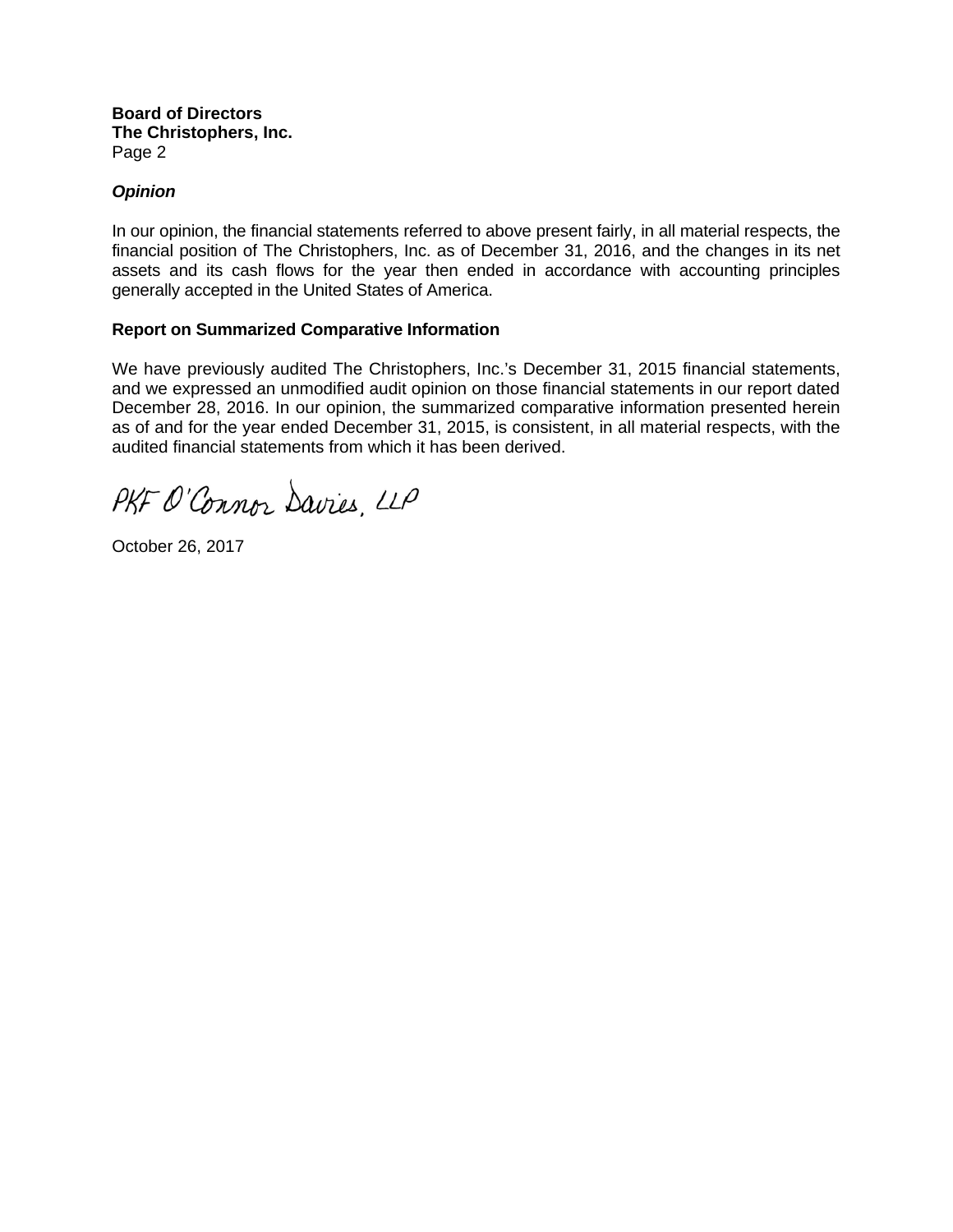# Statement of Financial Position December 31, 2016 (with comparative amounts for December 31, 2015)

|                                                                                      | 2016            | 2015            |
|--------------------------------------------------------------------------------------|-----------------|-----------------|
| <b>ASSETS</b>                                                                        |                 |                 |
| Cash                                                                                 | 78,771          | 175,086         |
| Accounts receivable, net of allowance for doubtful<br>accounts of \$17,500 and \$-0- | 616,924         | 491,474         |
| Other assets                                                                         | 11,643          | 10,369          |
| Investments                                                                          | 6,367,525       | 6,726,432       |
| Security deposit                                                                     | 39,900          | 39,900          |
| Restricted beneficial interest in a trust                                            | 52,507          | 53,104          |
| Property and equipment, net                                                          | 21,295          | 25,152          |
| Deferred lease costs                                                                 | 361,485         | 437,588         |
|                                                                                      | 7,550,050<br>\$ | 7,959,105<br>\$ |
| <b>LIABILITIES AND NET ASSETS</b>                                                    |                 |                 |
| Liabilities                                                                          |                 |                 |
| Accounts payable and accrued expenses<br>Deferred rent                               | 138,296         | 164,534         |
|                                                                                      | 207,453         | 233,907         |
| <b>Total Liabilities</b>                                                             | 345,749         | 398,441         |
| <b>Net Assets</b>                                                                    |                 |                 |
| Unrestricted                                                                         | 7,151,794       | 7,507,560       |
| Permanently restricted                                                               | 52,507          | 53,104          |
| <b>Total Net Assets</b>                                                              | 7,204,301       | 7,560,664       |
|                                                                                      | 7,550,050<br>\$ | 7,959,105<br>\$ |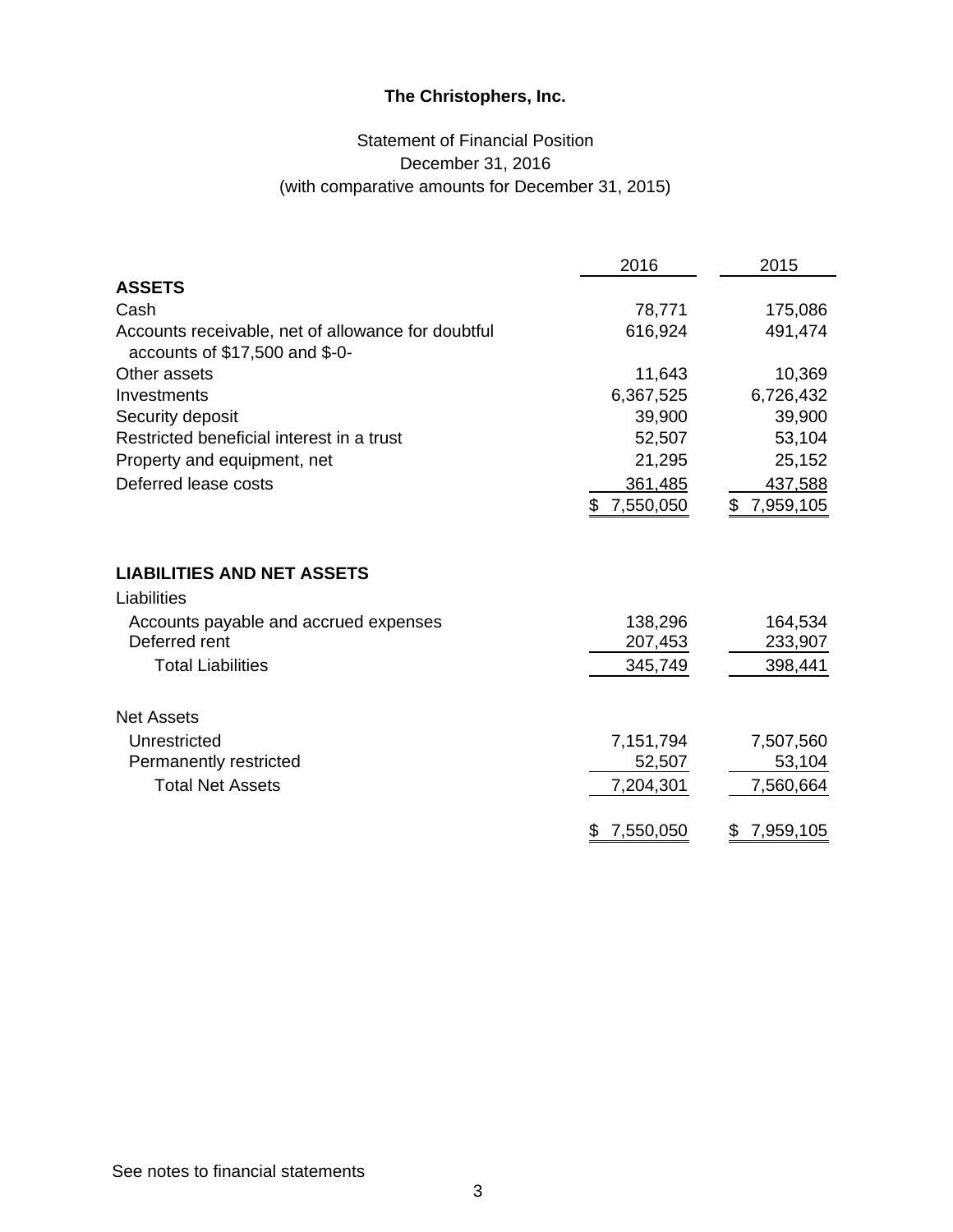#### Statement of Activities Year Ended December 31, 2016 (with summarized comparative totals for the year ended December 31, 2015)

|                                          |               | 2016                      |              |               |
|------------------------------------------|---------------|---------------------------|--------------|---------------|
|                                          | Unrestricted  | Permanently<br>Restricted | Total        | 2015<br>Total |
| <b>SUPPORT</b>                           |               |                           |              |               |
| Contributions and gifts                  | 570,876<br>\$ | \$                        | 570,876<br>S | 567,494<br>\$ |
| In-kind contributions                    | 46,553        |                           | 46,553       | 59,330        |
| Legacies and bequests                    | 390,656       |                           | 390,656      | 730,083       |
| Foundations                              | 11,500        |                           | 11,500       | 12,000        |
| <b>Total Support</b>                     | 1,019,585     |                           | 1,019,585    | 1,368,907     |
| <b>REVENUE</b>                           |               |                           |              |               |
| Books, calendars, news notes and other   | 72,800        |                           | 72,800       | 86,488        |
| Dividend and interest income, net        | 100,073       |                           | 100,073      | 69,865        |
| Gain (loss) on investments               | 81,260        |                           | 81,260       | (122, 909)    |
| <b>Total Revenue</b>                     | 254,133       |                           | 254,133      | 33,444        |
| <b>Total Support and Revenue</b>         | 1,273,718     |                           | 1,273,718    | 1,402,351     |
| <b>EXPENSES</b>                          |               |                           |              |               |
| Program services                         | 1,357,329     |                           | 1,357,329    | 1,715,495     |
| Management and general                   | 209,595       |                           | 209,595      | 160,481       |
| Fundraising                              | 62,560        |                           | 62,560       | 69,909        |
| <b>Total Operating Expenses</b>          | 1,629,484     |                           | 1,629,484    | 1,945,885     |
| Change in Net Assets Before Change in    |               |                           |              |               |
| Beneficial Interests in Trusts           | (355, 766)    |                           | (355, 766)   | (543, 534)    |
| Change in beneficial interests in trusts |               | (597)                     | (597)        | (1,019)       |
| Change in Net Assets                     | (355, 766)    | (597)                     | (356, 363)   | (544, 553)    |
| <b>NET ASSETS</b>                        |               |                           |              |               |
| Beginning of year                        | 7,507,560     | 53,104                    | 7,560,664    | 8,105,217     |
| End of year                              | \$7,151,794   | \$<br>52,507              | \$7,204,301  | \$7,560,664   |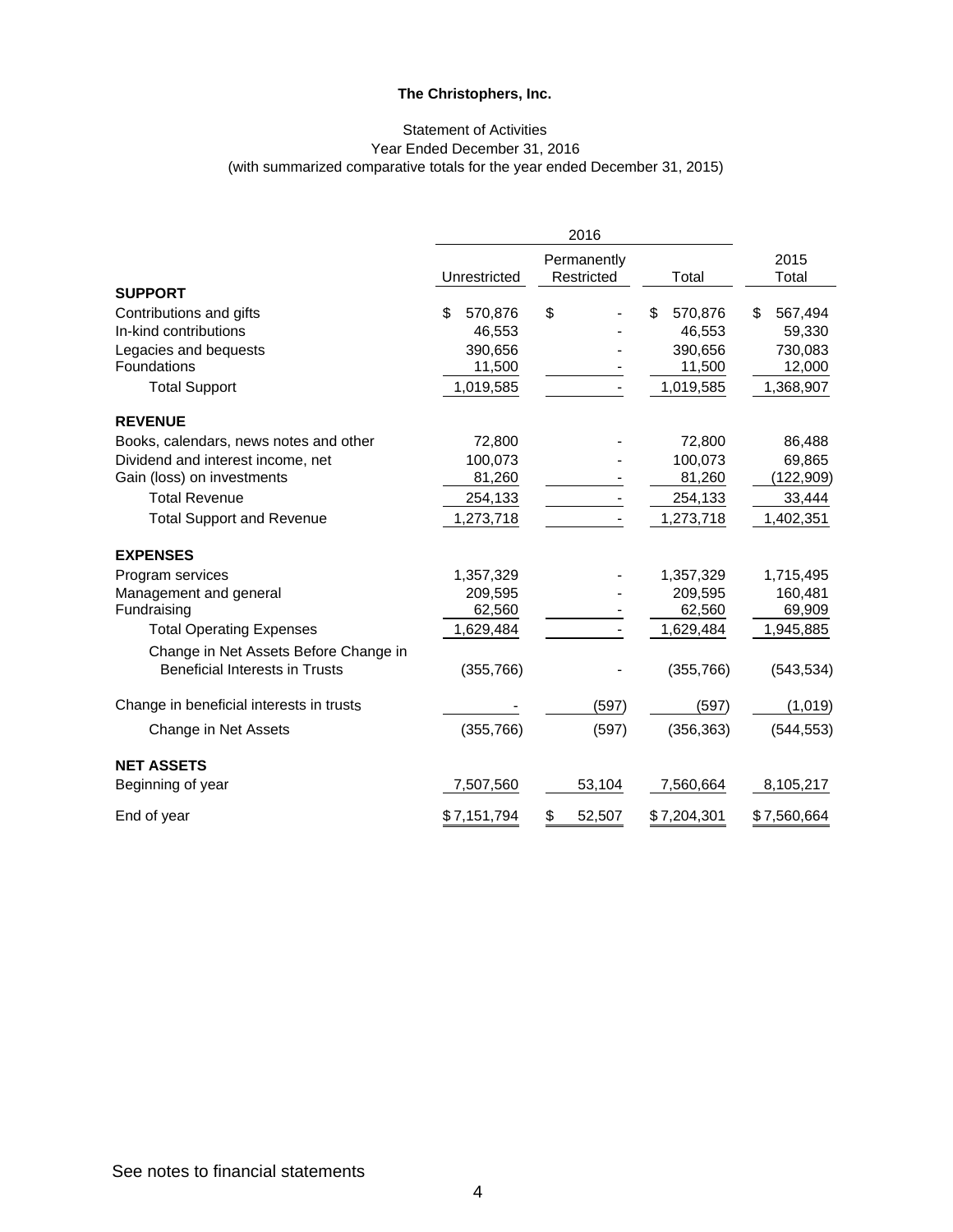#### Statement of Functional Expenses Year Ended December 31, 2016 (with summarized totals for the year ended December 31, 2015)

|                                           |                             |           |           | <b>Program Services</b>        |                            |                          |                |                           | <b>Supporting Services</b> |               |               | Total         |
|-------------------------------------------|-----------------------------|-----------|-----------|--------------------------------|----------------------------|--------------------------|----------------|---------------------------|----------------------------|---------------|---------------|---------------|
|                                           | Inspirational<br>Literature | Media     | Awards    | Youth and<br><b>Ministries</b> | Leadership<br>and Seminars | <b>Bequest</b>           | Total          | Management<br>and General | Fund<br>Raising            | Total         | 2016          | 2015          |
| <b>Salaries</b>                           | 121,498                     | 56,554    | 109,131   | 59,563                         | 63,418                     | 28,920                   | 439,084<br>-\$ | 57,927                    | 4,821                      | 62,748<br>S   | 501,832<br>\$ | 674,664       |
| Fringe benefits                           | 25,559                      | 8,577     | 18,100    | 8,475                          | 11,513                     | 2,023                    | 74,247         | 10,024                    | 462                        | 10,486        | 84,733        | 92,696        |
| Payroll taxes                             | 11,997                      | 4,229     | 8,519     | 4,428                          | 4,945                      | 2,089                    | 36,207         | 2,149                     | 364                        | 2,513         | 38,720        | 44,124        |
| Pension expense                           | 16,167                      | 5,609     | 12,026    | 5,669                          | 7,719                      | 2,247                    | 49,437         | 8,879                     | 444                        | 9,323         | 58,760        | 58,135        |
| <b>Total Salaries and</b>                 |                             |           |           |                                |                            |                          |                |                           |                            |               |               |               |
| <b>Related Expenses</b>                   | 175,221                     | 74,969    | 147,776   | 78,135                         | 87,595                     | 35,279                   | 598,975<br>-S  | 78,979                    | 6,091                      | 85,070<br>S   | \$<br>684,045 | 869,619<br>£. |
| <b>Computer Systems and Service</b>       | 5,767                       | 5,182     | 5,272     | 5,385                          | 5,085                      | 4,520                    | 31,211<br>-\$  | 4,541                     | 4,343                      | 8,884         | 40,095<br>\$. | 47,385        |
| <b>Equipment Rental and Maintenance</b>   | 418                         | 238       | 418       | 238                            | 395                        | 283                      | 1,990          | 238                       | 126                        | 364           | 2,354         | 2,681         |
| General Insurance                         | 1,957                       | 1,087     | 1,957     | 3,101                          | 1,849                      | 1,305                    | 11,256         | 1,087                     | 544                        | 1,631         | 12,887        | 12,425        |
| Marketing and Public Relations            | 2,558                       | 1,124     | 8,624     | 1,124                          | 1,124                      | 1,124                    | 15,678         | $\overline{4}$            | 961                        | 965           | 16,643        | 9,543         |
| Meals entertainment and travel            | 1,037                       | 572       | 620       | 552                            | 1,319                      | 546                      | 4,646          | 1,736                     | 347                        | 2,083         | 6,729         | 9,046         |
| Media Recording and Production            | 243                         | 31,346    | 63        | 63                             |                            |                          | 31,715         |                           |                            |               | 31,715        | 36,779        |
| Occupancy                                 | 20,554                      | 11,419    | 20,554    | 11,419                         | 19,412                     | 13,703                   | 97,061         | 11,419                    | 5,709                      | 17,128        | 114,189       | 111,843       |
| Outside mailing services and list rentals | 27,043                      | 87        | 1,963     | 87                             | 90                         | 90                       | 29,360         | 17                        | 9,557                      | 9,574         | 38,934        | 44,582        |
| <b>Printing and Publications</b>          | 68,858                      | 130       | 252       | 130                            | 130                        | 130                      | 69,630         | 145                       | 7,058                      | 7,203         | 76,833        | 100,865       |
| <b>Prizes and Donations</b>               |                             |           |           | 6,350                          |                            |                          | 6,350          |                           |                            |               | 6,350         | 6,065         |
| <b>Professional Fees</b>                  | 19,001                      | 42,753    | 9,501     | 2,850                          | 16,151                     | $\overline{\phantom{a}}$ | 90,256         | 41,338                    |                            | 41,338        | 131,594       | 173,983       |
| Program consultants and contributors      | 77,033                      | 9,535     | 15,936    | 11,335                         | 13,331                     | 6,013                    | 133,183        | 7,904                     | 4,402                      | 12,306        | 145,489       | 192,718       |
| Shipping and Postage                      | 45,483                      | 7,351     | 7,189     | 5,567                          | 5,628                      | 5,587                    | 76,805         | 6,172                     | 17,842                     | 24,014        | 100,819       | 120,641       |
| Supplies                                  | 3,957                       | 1,356     | 11,657    | 1,356                          | 1,555                      | 1,353                    | 21,234         | 2,767                     | 814                        | 3,581         | 24,815        | 24,211        |
| Telephone                                 | 446                         | 446       | 446       | 446                            | 446                        | 446                      | 2,676          | 446                       | 446                        | 892           | 3,568         | 3,242         |
| Miscellaneous Expense                     | 4,838                       | 3,285     | 3,285     | 3,285                          | 3,285                      | 3,285                    | 21,263         | 44,328                    | 322                        | 44,650        | 65,913        | 38,679        |
| <b>Inkind Contribution</b>                | 1,911                       | 4,299     | 37,955    | 287                            | 1,624                      | $\sim$                   | 46,076         | 478                       | $\overline{\phantom{a}}$   | 478           | 46,554        | 59,330        |
| <b>Total Expenses Before Depreciation</b> |                             |           |           |                                |                            |                          |                |                           |                            |               |               |               |
| and Amortization                          | 456,325                     | 195,179   | 273,468   | 131,710                        | 159,019                    | 73,664                   | \$1,289,365    | 201,599                   | 58,562                     | 260,161<br>\$ | \$1,549,526   | \$1,863,637   |
| Depreciation and amortization             | 694                         | 386       | 694       | 386                            | 656                        | 463                      | \$<br>3,279    | 386                       | 193                        | \$<br>579     | \$<br>3,858   | \$<br>6,146   |
| Amortization of deferred lease cost       | 13,698                      | 7,610     | 13,698    | 7,610                          | 12,937                     | 9,132                    | 64,685         | 7,610                     | 3,805                      | 11,415        | 76,100        | 76,102        |
| <b>Total Expenses</b>                     | 470,717<br>\$               | \$203,175 | \$287,860 | \$139,706                      | 172,612<br>\$              | 83,259<br>\$             | \$1,357,329    | 209,595<br>\$             | \$<br>62,560               | \$272,155     | \$1,629,484   | \$1,945,885   |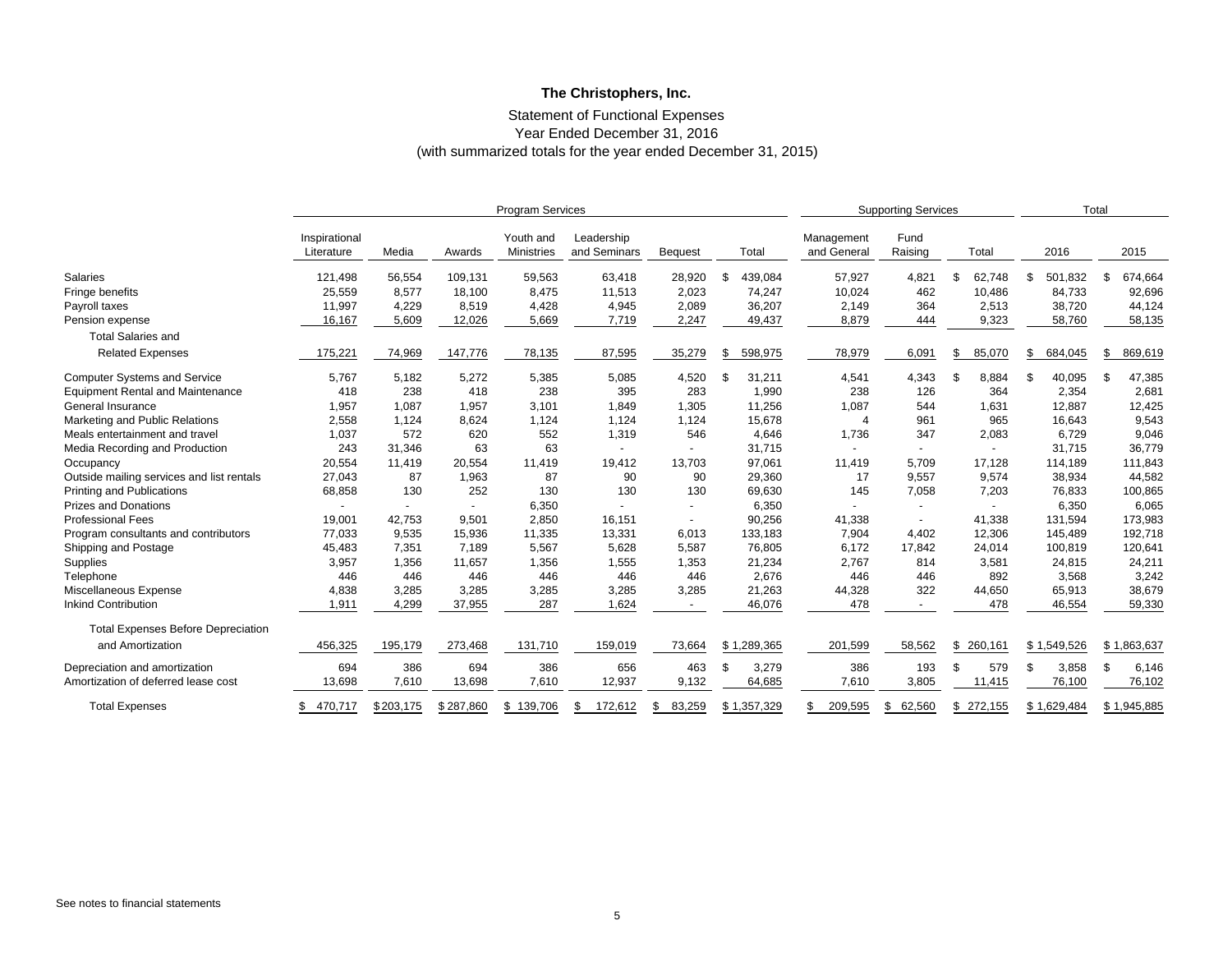# Statement of Cash Flows Year Ended December 31, 2016 (with comparative amounts for the year ended December 31, 2015)

|                                                       |    | 2016       | 2015             |
|-------------------------------------------------------|----|------------|------------------|
| <b>CASH FLOWS FROM OPERATING ACTIVITIES</b>           |    |            |                  |
| Change in net assets                                  | \$ | (356, 363) | \$<br>(544, 553) |
| Adjustments to reconcile change in net assets         |    |            |                  |
| to net cash from operating activities                 |    |            |                  |
| Net realized and unrealized loss/(gain) on investment |    | (81,260)   | 122,909          |
| Depreciation and amortization                         |    | 3,858      | 6,146            |
| Amortization of deferred lease costs                  |    | 76,102     | 76,102           |
| Amortization of deferred rent                         |    | (26, 454)  | (20, 942)        |
| Changes in operating assets and liabilities           |    |            |                  |
| Accounts receivable                                   |    | (125, 450) | (338,098)        |
| Due from trustee                                      |    |            | 254,327          |
| Other assets                                          |    | (1, 274)   | 8,881            |
| Accounts payable and accrued expenses                 |    | (26, 238)  | 35,732           |
| Net Cash from Operating Activities                    |    | (537,079)  | (399,496)        |
| <b>CASH FLOWS FROM INVESTING ACTIVITIES</b>           |    |            |                  |
|                                                       |    |            |                  |
| Net change in beneficial interests in trusts          |    | 597        | 1,019            |
| Net change in cash investments                        |    | (59, 833)  | (574, 020)       |
| Proceeds from investment transactions                 |    | 500,000    | 915,194          |
| Net Cash from Investing Activities                    |    | 440,764    | 342,193          |
| Net Change in Cash                                    |    | (96, 315)  | (57, 303)        |
| <b>CASH</b>                                           |    |            |                  |
| Beginning of year                                     |    | 175,086    | 232,389          |
| End of year                                           | S  | 78,771     | \$<br>175,086    |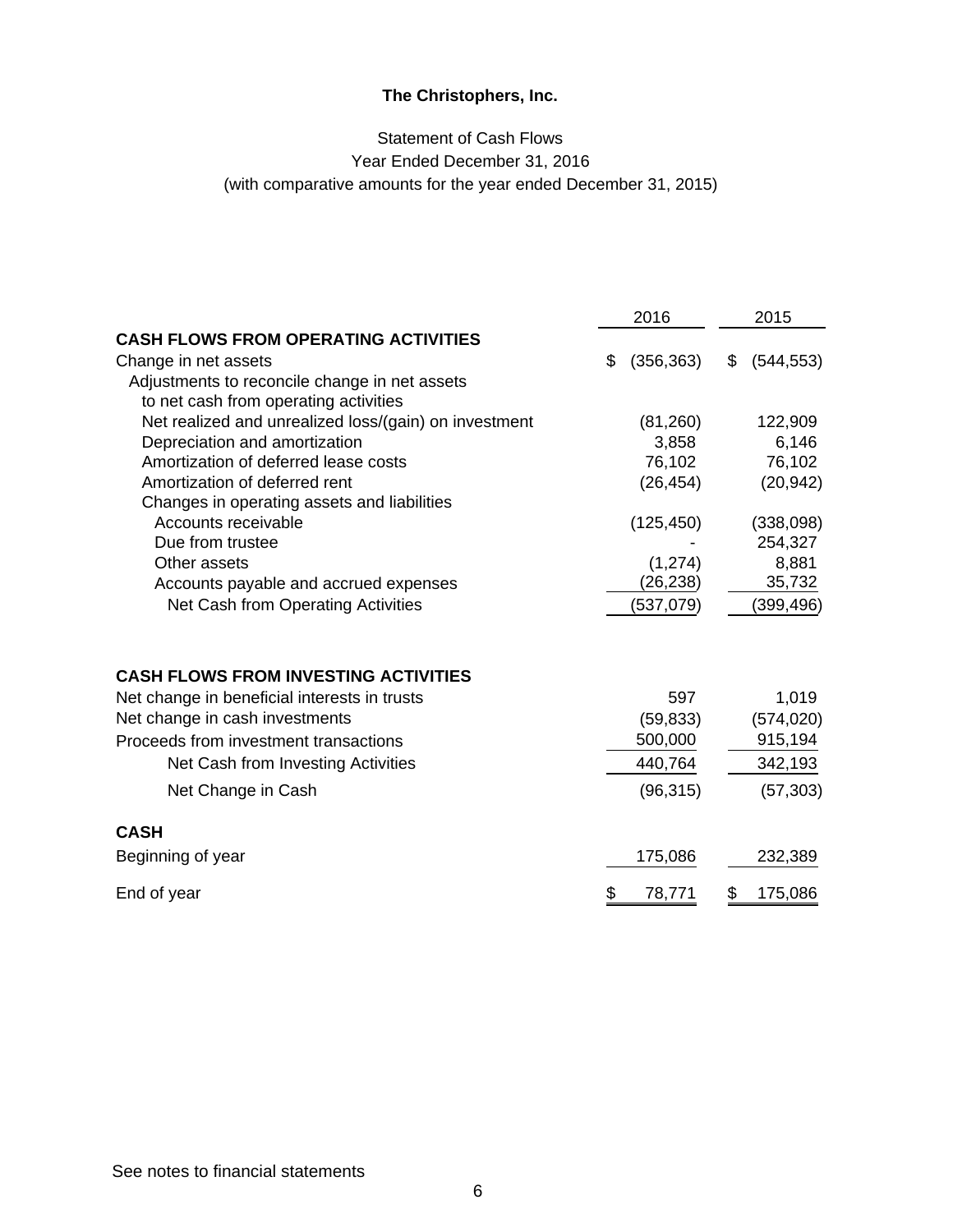Notes to Financial Statements December 31, 2016 and 2015

# **1. Organization**

The Christophers, Inc. (the "Christophers") is a New York not-for-profit membership corporation. The objective of the Christophers is to enlist the services of all persons of goodwill to show personal responsibility by word and action for the promotion of humanistic ideals, which are congruent with the Judeo-Christian tradition. This objective is achieved primarily through the use of mass media.

The Christophers is exempt from income tax under Section  $501(c)(3)$  of the Internal Revenue Code, under a group exemption covering all agencies and instrumentalities and all educational, charitable and religious institutions operated, supervised or controlled by or in connection with The Roman Catholic Church in the United States, its territories and possessions. The Christophers has been classified as an organization that is not a private foundation. Accordingly, all contributions to the Christophers are fully deductible to the extent permitted under IRS regulations.

# **2. Summary of Significant Accounting Policies**

# *Basis of Presentation and Use of Estimates*

The accompanying financial statements have been prepared in accordance with accounting principles generally accepted in the United States of America ("U.S. GAAP"), which requires management to make estimates and assumptions that affect the reported amounts of assets and liabilities and disclosure of contingent assets and liabilities at the date of the financial statements and the reported amounts of revenues and expenses during the reporting period. Accordingly, actual results could differ from those estimates.

#### *Cash and Cash Flows*

Cash for purposes of the statements of financial position and cash flows includes all short-term highly liquid investments with a maturity of ninety days or less at the time of purchase which are not intended for investment purposes.

#### *Contributions*

Contributions are recorded when the unconditional promises to give are made. All contributions are available for unrestricted use unless specifically restricted by the donor. All donor-restricted contributions are reported as increases in temporarily or permanently restricted net assets depending on the nature of the restrictions. When a restriction expires, temporarily restricted net assets are reclassified to unrestricted net assets.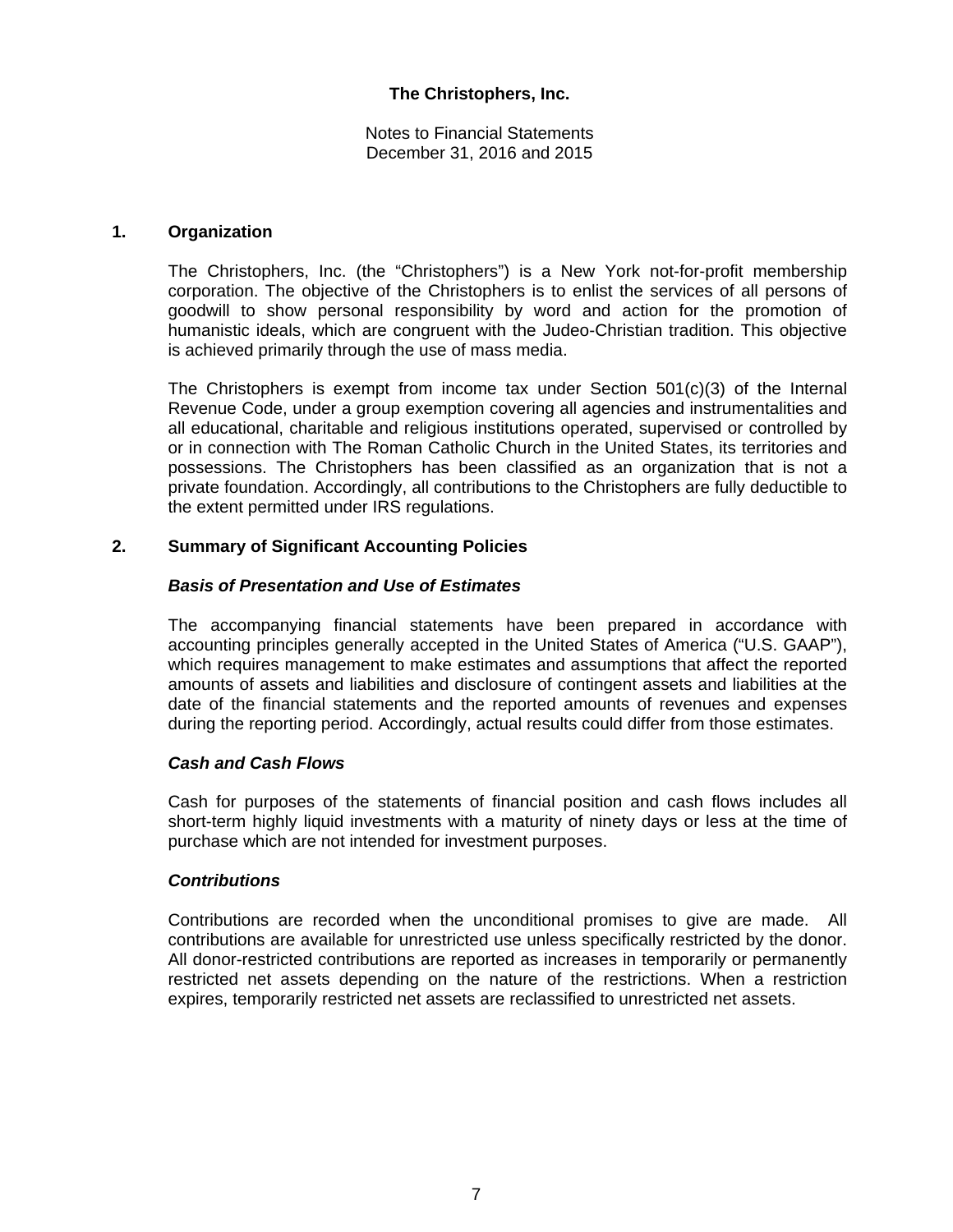Notes to Financial Statements December 31, 2016 and 2015

# **2. Summary of Significant Accounting Policies** *(continued)*

# *In-kind Contributions and Donated Services*

In-kind contributions are recorded as income and expenses at the time the items are received, which is also the time they are placed into service. Donated services are reported as income at their fair value if such services create value or would have been purchased if not provided by donation, require specialized skills, and are provided by individuals possessing such specialized skills. In-kind contributions and donated services amounted to \$46,553 and \$59,330 for the year ended December 31, 2016 and 2015, respectively.

#### *Allowance for Uncollectible Receivables*

 An allowance for uncollectible receivables is estimated based on a combination of writeoff history, aging analysis and any specific known troubled accounts. Management believes the majority of all promises to give will be collected within the expected time frame of one year.

#### *Fair Value Measurements*

The Christophers follows U.S. GAAP guidance on Fair Value Measurements which defines fair value and establishes a fair value hierarchy organized into three levels based upon the input assumptions used in pricing assets. Level 1 inputs have the highest reliability and are related to assets with unadjusted quoted prices in active markets. Level 2 inputs relate to assets with other than quoted prices in active markets which may include quoted prices for similar assets or liabilities or other inputs which can be corroborated by observable market data. Level 3 inputs are unobservable inputs and are used to the extent that observable inputs do not exist.

#### *Investments Valuation*

Investments are stated at fair value.

#### *Investment Income Recognition*

Purchases and sales of securities are recognized on a trade-date basis. Interest income is recognized on the accrual basis. Realized and unrealized gains and losses are included in the determination of the change in net assets.

#### *Property and Equipment*

The Christophers capitalizes expenditures for property and equipment with a cost in excess of \$1,000. Costs for repairs and maintenance are charged to expense as incurred. Depreciation is computed on the straight-line method over the estimated useful life of 3 to 10 years. Leasehold improvements are amortized on the straight-line method over the term of the lease or useful life, whichever is shorter.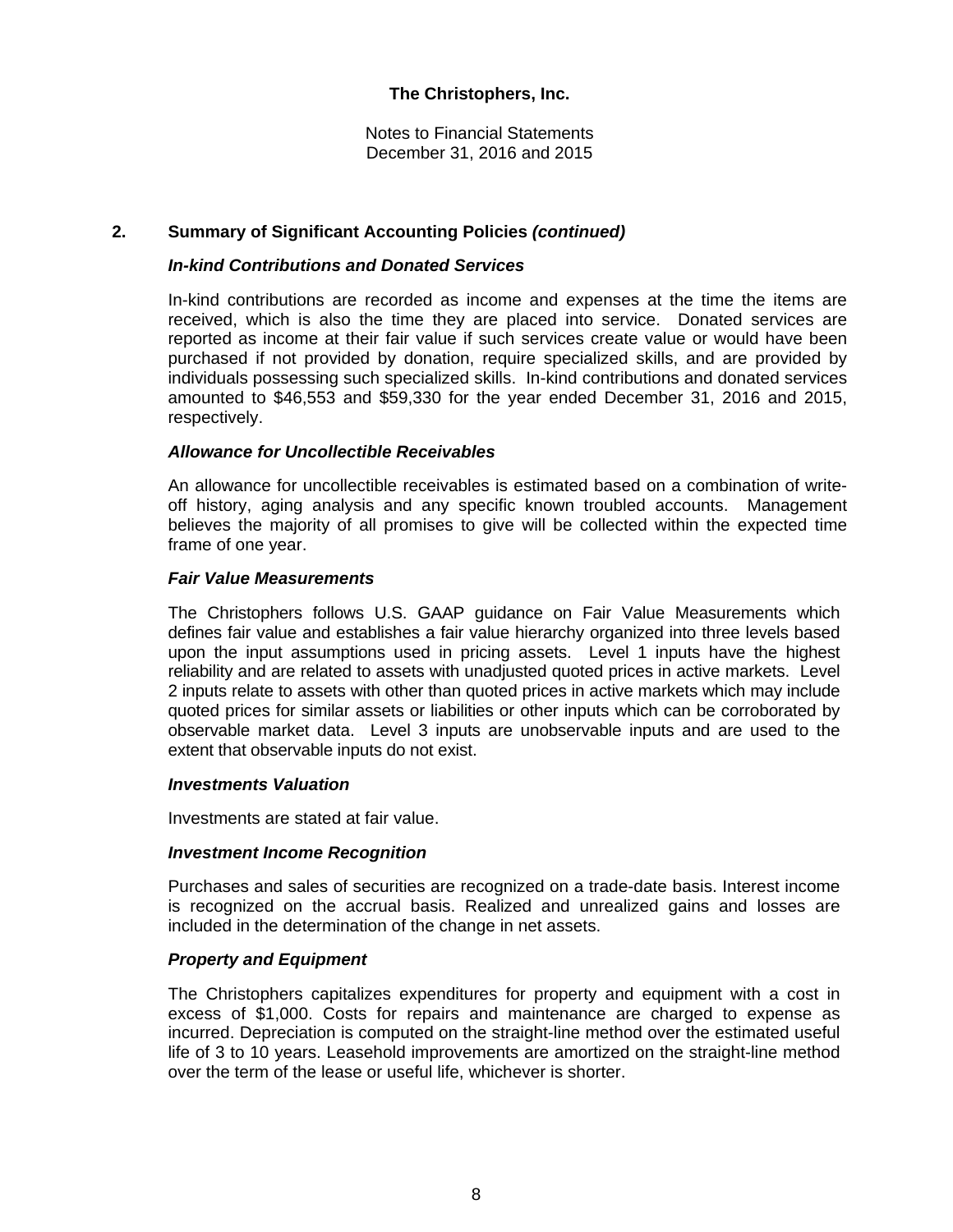Notes to Financial Statements December 31, 2016 and 2015

# **2. Summary of Significant Accounting Policies** *(continued)*

### *Concentrations of Credit Risk*

Financial instruments which potentially subject the Christophers to concentrations of credit risk consist of money market accounts, accounts receivable and investment securities. The Christophers places its temporary cash and money market accounts with financial institutions and at times a portion of the funds may not be insured by the Federal Deposit Insurance Corporation.

# *Allocation of Functional Expenses*

Expenses are charged directly to each program when incurred. Expenditures, which benefit multiple functions and are not easily identifiable to a particular function, are allocated to those several functions based on the relative attribution of employee efforts and/or in some instances based on the proportion of office space used.

#### *Accounting for Uncertainty in Income Taxes*

The Christophers recognizes the effect of income tax positions only if those positions are more likely than not to be sustained. Management has determined that the Christophers had no uncertain tax positions that would require financial statement recognition. The Christophers is no longer subject to examinations by the applicable taxing jurisdictions for periods prior to 2013.

#### *Deferred Rent*

Rent expense is amortized ratably over the lease term. Deferred rent represents the difference between the cash payments for the office lease and the amounts expensed in the financial statements which, pursuant to U.S. GAAP is computed on a straight-line basis over the lease term.

#### *Deferred Lease Costs*

Deferred lease costs represent lease modification costs incurred in connection with the extension of The Christophers' office lease which is being amortized on a straight-line basis over the lease term.

#### *Subsequent Events Evaluation by Management*

Management has evaluated subsequent events for disclosure and/or recognition in the financial statements through the date that the financial statements were available to be issued, which date is October 20, 2017.

#### *Reclassifications*

Certain prior period information has been reclassified to conform to current year presentation.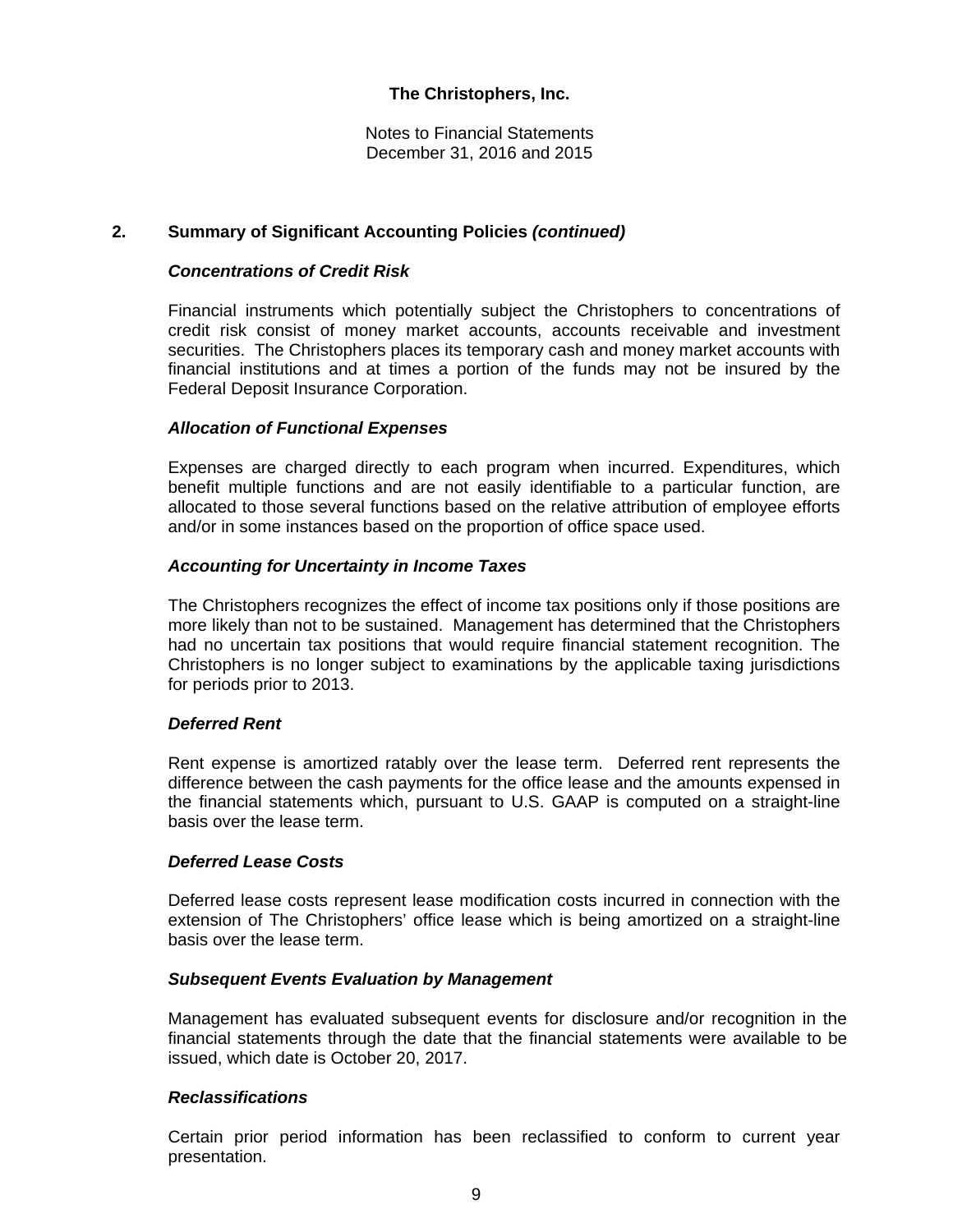Notes to Financial Statements December 31, 2016 and 2015

# **3. Investments and Fair Value Measurements**

The following are the major categories of financial instruments measured at fair value based on inputs at December 31:

|                                                | 2016                                              |                                                  |               |             |  |
|------------------------------------------------|---------------------------------------------------|--------------------------------------------------|---------------|-------------|--|
|                                                | Quoted                                            |                                                  |               |             |  |
|                                                | Prices in Active Significant Other<br>Significant |                                                  |               |             |  |
|                                                | Markets for                                       | Observable                                       | Unobservable  |             |  |
|                                                | <b>Identical Assets</b>                           | <b>Inputs</b>                                    | <b>Inputs</b> |             |  |
|                                                | (Level 1)                                         | (Level 2)                                        | (Level 3)     | Total       |  |
|                                                |                                                   |                                                  |               |             |  |
| Investments in common stock                    | 1,331,224<br>\$                                   | \$                                               | \$            | \$1,331,224 |  |
| <b>Mutual Funds</b>                            | 1,073,214                                         |                                                  |               | 1,073,214   |  |
| Government and agency bonds                    |                                                   | 815,923                                          |               | 815,923     |  |
| Corporate bonds                                |                                                   | 705,906                                          |               | 705,906     |  |
| Beneficial interests in trust                  |                                                   |                                                  | 52,507        | 52,507      |  |
| <b>Total at Fair Value</b>                     | 2,404,438<br>\$                                   | \$<br>1,521,829                                  | \$<br>52,507  | 3,978,774   |  |
| Money Market Investments                       |                                                   |                                                  |               | 2,441,258   |  |
|                                                |                                                   |                                                  |               |             |  |
| Total Investments and Value of                 |                                                   |                                                  |               |             |  |
| <b>Beneficial Interest in Trust</b>            |                                                   |                                                  |               | \$6,420,032 |  |
|                                                |                                                   |                                                  |               |             |  |
|                                                |                                                   | 2015                                             |               |             |  |
|                                                | Quoted                                            |                                                  |               |             |  |
|                                                |                                                   |                                                  |               |             |  |
|                                                |                                                   |                                                  | Significant   |             |  |
|                                                | Markets for                                       | Prices in Active Significant Other<br>Observable | Unobservable  |             |  |
|                                                | <b>Identical Assets</b>                           | <b>Inputs</b>                                    | <b>Inputs</b> |             |  |
|                                                |                                                   |                                                  |               |             |  |
|                                                | (Level 1)                                         | (Level 2)                                        | (Level 3)     | Total       |  |
| Investments in common stock                    | 1,080,378<br>\$                                   |                                                  | \$            | \$1,080,378 |  |
| <b>Mutual Funds</b>                            | 1,209,250                                         |                                                  |               | 1,209,250   |  |
|                                                |                                                   | 804,428                                          |               | 804,428     |  |
| Government and agency bonds<br>Corporate bonds |                                                   | 716,445                                          |               | 716,445     |  |
| Beneficial interests in trust                  |                                                   |                                                  | 53,104        | 53,104      |  |
| <b>Total at Fair Value</b>                     | \$                                                | \$                                               |               |             |  |
|                                                | 2,289,628                                         | 1,520,873                                        | \$<br>53,104  | 3,863,605   |  |
| Money Market Investments                       |                                                   |                                                  |               | 2,915,931   |  |

Beneficial Interest in Trust **\$6,779,536**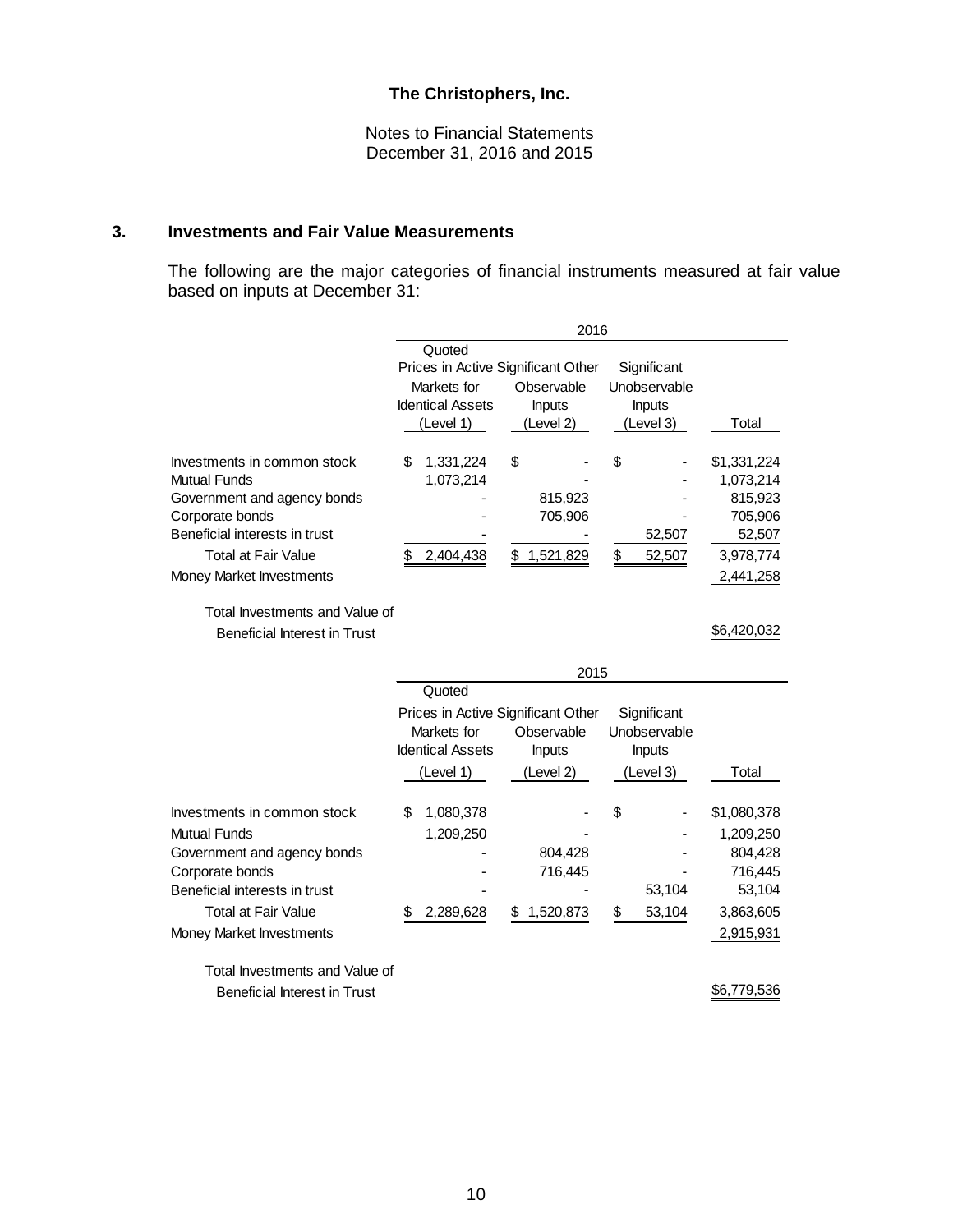Notes to Financial Statements December 31, 2016 and 2015

The following table summarizes the investment return for the year ending December 31:

|                                                    | 2016              |   | 2015                  |
|----------------------------------------------------|-------------------|---|-----------------------|
| Dividend and interest income                       | 100,073           |   | 69,865                |
| Realized and unrealized gain (loss) on investments | 81,260<br>181,333 |   | (122,909)<br>(53,044) |
| Less investment fees                               | (39,988)          |   | (29, 859)             |
|                                                    | 141,345           | S | (82,903)              |

# **4. Beneficial Interests in Trust**

The Christophers was also a beneficiary of a charitable trust during the year. The Christophers receives annual distributions which are included in unrestricted income. Future distributions from the trusts are subject to the Christophers' continuing to exist and function. The trust was held and managed by independent corporate trustees. The remaining permanently restricted trust amounts to \$52,507 and \$53,104 at December 31, 2016 and 2015, respectively.

The trusts are invested in marketable equity and debt securities. The following is a reconciliation of the beginning and ending balances of beneficial interests, at December 31:

|                                                                     |     | 2016   | 2015    |
|---------------------------------------------------------------------|-----|--------|---------|
| Total beginning balance                                             | \$. | 53,104 | 54,123  |
| Changes in beneficial interests<br>included in change in net assets |     | 597    | (1,019) |
| Total ending balance                                                |     | 52,507 | 53,104  |

# **5. Property and Equipment**

Property and equipment consist of the following at December 31:

|                                                | 2016      | 2015         |
|------------------------------------------------|-----------|--------------|
| Leasehold improvements                         | 37,580    | 37,580       |
| Equipment                                      | 115,258   | 115,258      |
|                                                | 152,838   | 152,838      |
| Less accumulated depreciation and amortization | (131,543) | (127,686)    |
|                                                | 21,295    | \$<br>25,152 |